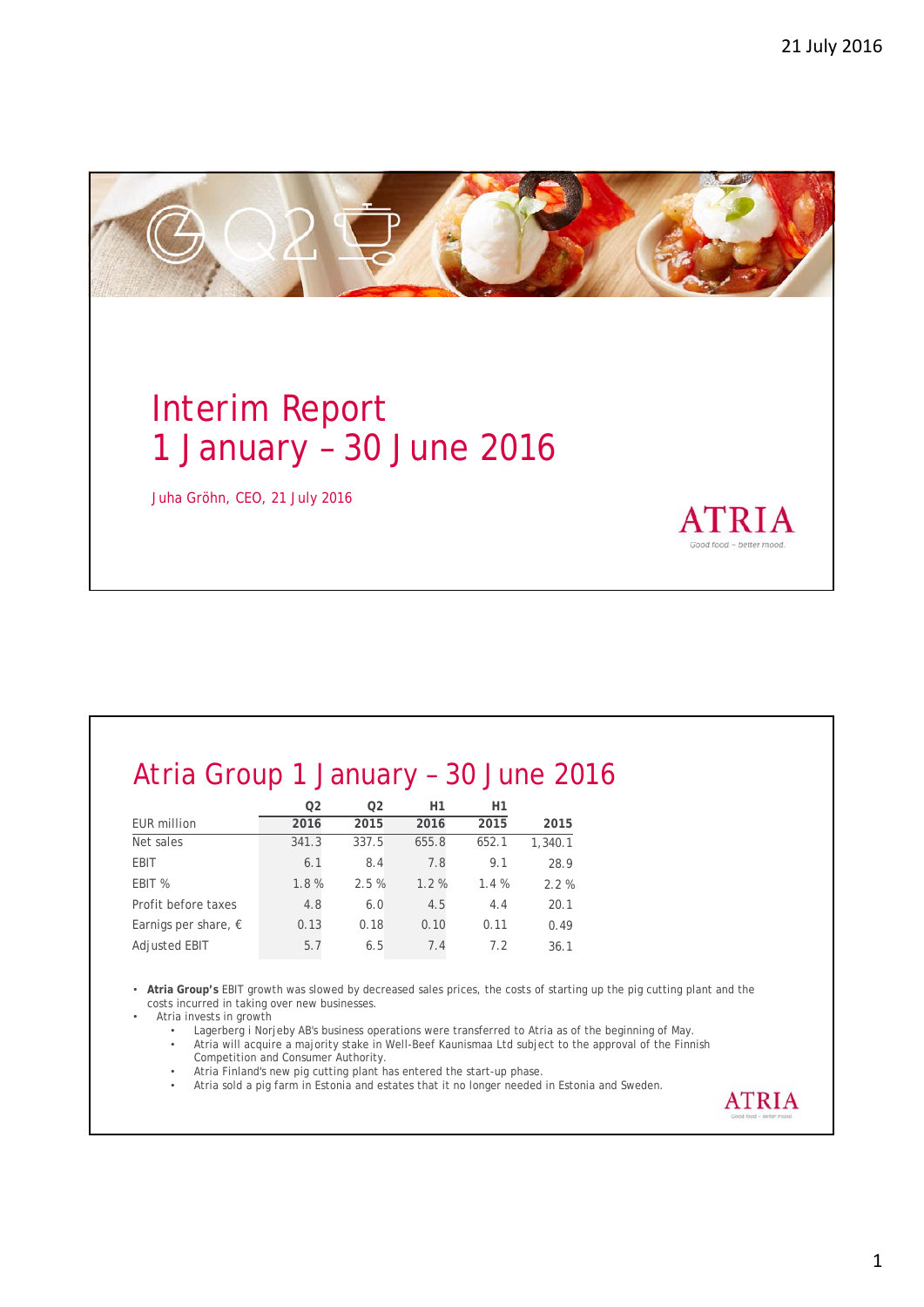## Atria Finland 1 January – 30 June 2016

|                    | Q2    | 02    | H1    | H1    |         |
|--------------------|-------|-------|-------|-------|---------|
| <b>EUR million</b> | 2016  | 2015  | 2016  | 2015  | 2015    |
| Net sales          | 233.9 | 233.7 | 458.6 | 445.9 | 929.0   |
| <b>EBIT</b>        | 3.0   | 4.7   | 4.7   | 6.6   | 29.8    |
| EBIT %             | 1.3%  | 2.0%  | 1.0%  | 1.5%  | $3.2\%$ |
| Adjusted EBIT      | 3.0   | 4.7   | 4.7   | 6.6   | 29.8    |

• **Atria Finland's** proportion of exports, wholesale and industrial sales of total sales volume for April-June has increased. Sales to retail and Food Service customers decreased correspondingly, which resulted in decreased market share. Tough price competition in the retail sector and a weakened sales structure weighed down EBIT.

• Net sales for January–June grew by EUR 12.8 million year-on-year. Increased sales volumes at the beginning of the year enabled net sales to grow. Average sales prices have decreased on home markets in comparison with the equivalent period last year.

• Atria's most significant investment is the modernisation of the Nurmo pig cutting plant. Cutting will become more efficient and annual costs will decrease by approximately EUR 8 million in comparison with previous figures. Commissioning of the plant began in May. Commissioning of the plant is currently increasing cutting costs and additional costs will decrease as the commissioning gathers pace.



# Atria Finland 1/2

- The market for the product groups represented by Atria showed a slight year-on-year increase in Q2/2016. Atria lost some of its market share compared with the same period in the previous year. Atria refrained from decreasing grill sausage prices and lost some market share in grill sausages. (Source: Atria)
- Negotiations with the personnel concerning the investment project at the Nurmo pig cutting plant were concluded. As a result of these arrangements, staffing will be reduced by 80 person-years by the end of 2016. The first phase of the pig cutting plant will be commissioned this year.

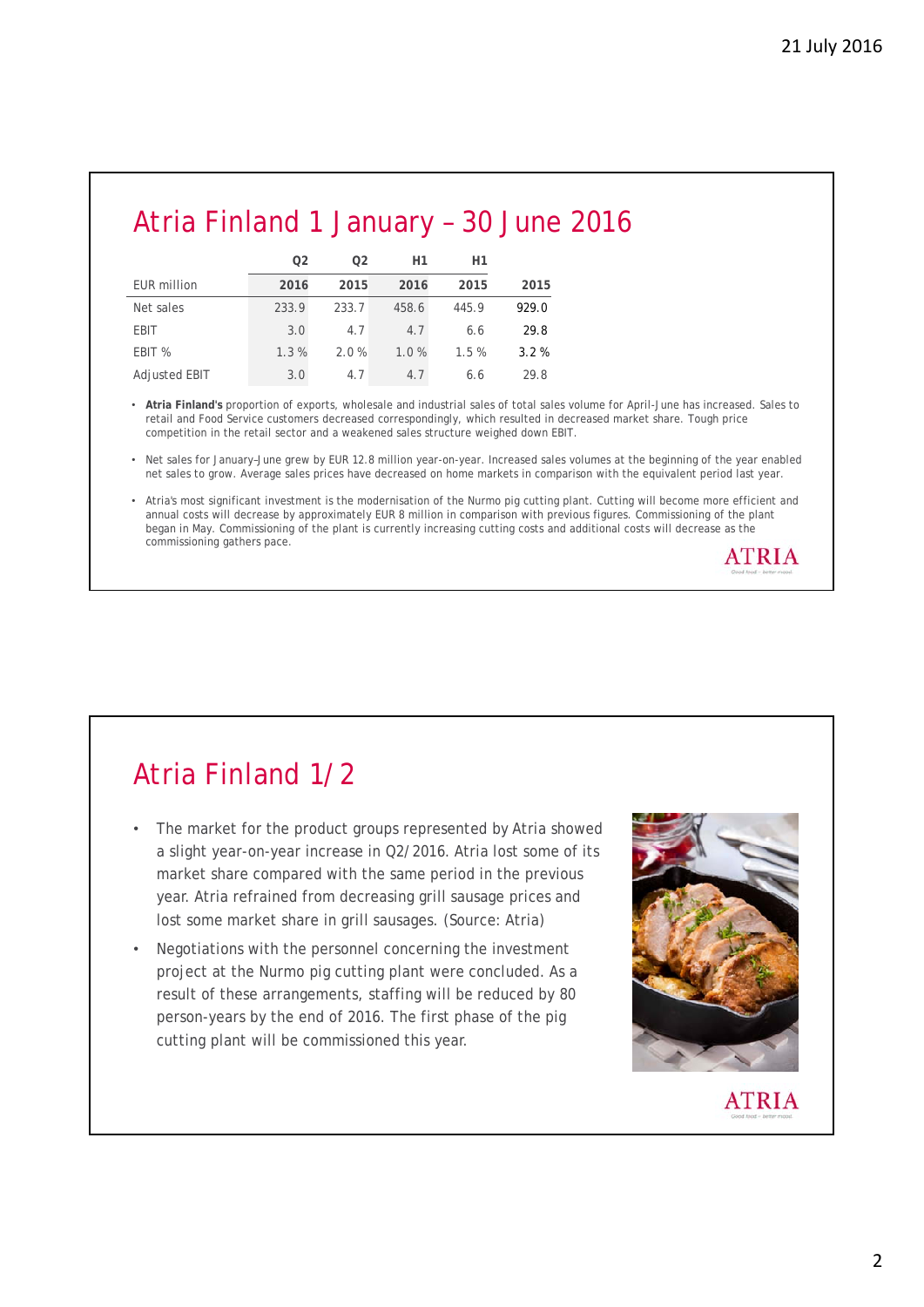# Atria Finland 2/2

- Atria Finland will purchase 70 per cent of Well-Beef Kaunismaa Ltd's share capital. Well-Beef's business focuses on beef processing and wholesale business. Atria's annual net sales are expected to increase by approximately EUR 40 million. Efforts will be made to conclude the transaction during the third quarter of this year.
- Altia Plc's feed business was consolidated into Atria as of 1 April 2016.
- Atria is planning to build Finland's largest solar power plant in the grounds of its Nurmo plant. Atria's project will be the first industrial-scale solar power plant in Finland, generating completely renewable, emission-free, Finnish solar power for the food industry.

## Atria Scandinavia 1 January – 30 June 2016

|                               | 02   | 02   | H1    | H1                       |       |
|-------------------------------|------|------|-------|--------------------------|-------|
| <b>EUR</b> million            | 2016 | 2015 | 2016  | 2015                     | 2015  |
| Net sales                     | 88.8 | 80.3 | 164.5 | 165.4                    | 330.5 |
| EBIT                          | 3.5  | 2.5  | 4.2   | 4.4                      | 12.8  |
| EBIT %                        | 4.0% | 3.1% | 2.5%  | 2.6%                     | 3.9%  |
| Items affecting comparability |      |      |       |                          |       |
| Sale of real estate company   | 1.4  | ٠    | 1.4   | $\overline{\phantom{a}}$ |       |
| Adjusted EBIT                 | 2.1  | 2.5  | 2.8   | 4.4                      | 12.8  |

• **Atria Scandinavia's** net sales for April–June increased thanks to good sales trends in Sweden and the purchase of Lagerbergs.

• In the first half of the year, EBIT was weighed down by a weak sales structure.

• Atria centralised its logistics operations in Sweden by moving them from Gothenburg to the Malmö plant. The logistics centre in Gothenburg was sold for a profit of EUR 1.4 million.



**ATRIAN | AURINKO** 

**ATRIA**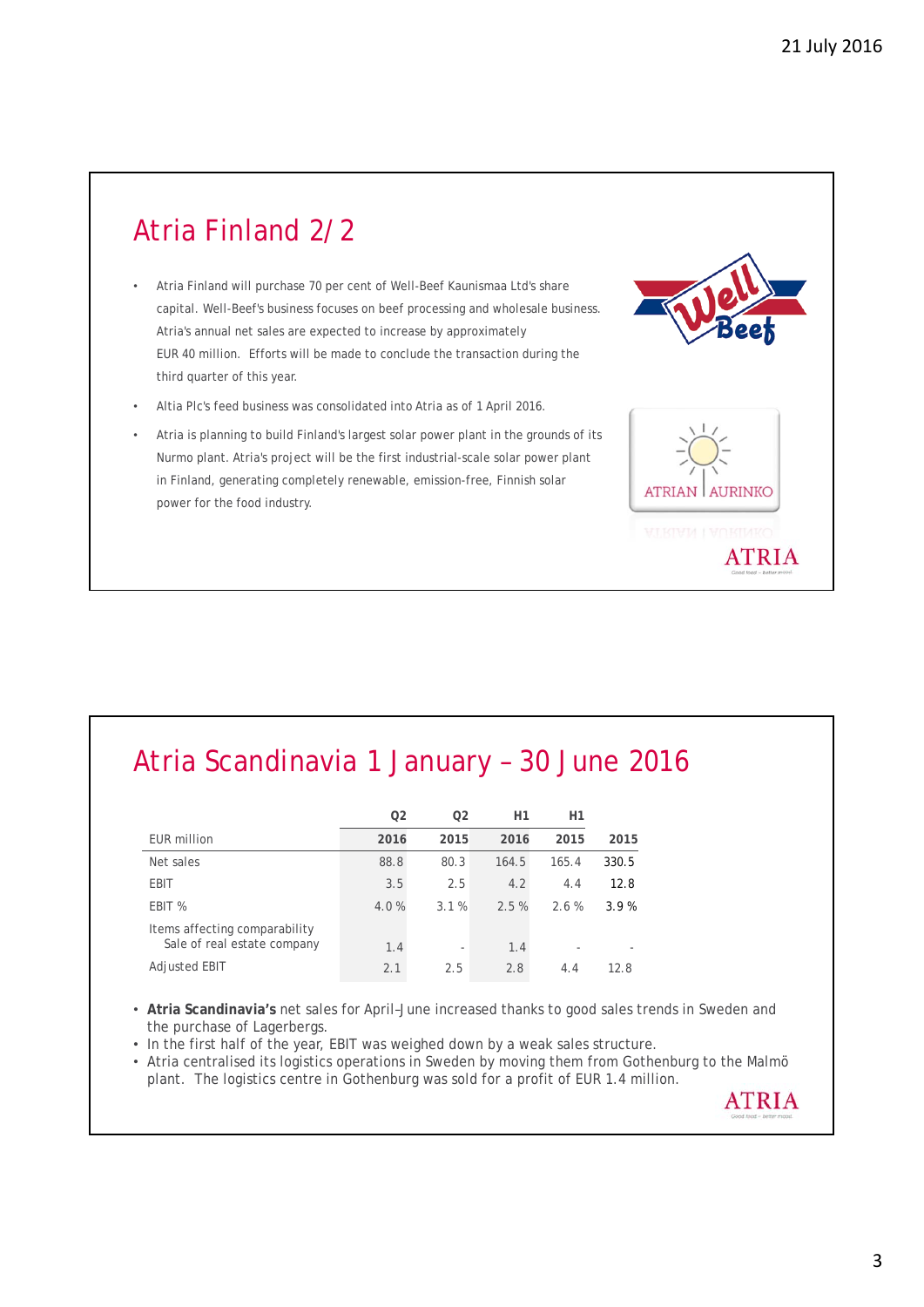#### Atria Scandinavia

- The total market for sausages among Swedish retailers showed slight growth throughout the first half of the year. The total market for cold cuts contracted slightly. Atria's market share in sausages and cold cuts in terms of value in the Swedish retail trade decreased somewhat. In the Danish retail trade, Atria strengthened its position as the market leader in cold cuts. (Source: AC Nielsen)
- The Swedish Competition Authority and Consumer Agency unconditionally approved Atria's acquisition of the entire share capital of Lagerberg i Norjeby AB (Lagerbergs), a Swedish poultry company. Atria's annual net sales are expected to grow by about EUR 30 million. The transaction expands Atria's business into the Swedish poultry processing market.
- In June, Atria's Board of Directors approved a long-term investment programme worth EUR 14 million for the development of Lagerbergs' operations. The investments will be devoted to improving the entire production chain, from chicken rearing and industrial production to strengthening Lagerbergs' brand.



## Atria Russia 1 January – 30 June 2016

|                                                 | Q <sub>2</sub>           | 02   | H1                       | H1      |         |
|-------------------------------------------------|--------------------------|------|--------------------------|---------|---------|
| <b>EUR million</b>                              | 2016                     | 2015 | 2016                     | 2015    | 2015    |
| Net sales                                       | 17.6                     | 21.5 | 31.2                     | 37.3    | 75.1    |
| <b>EBIT</b>                                     | 0.1                      | 1.9  | $-0.6$                   | $-0.3$  | $-0.2$  |
| EBIT %                                          | 0.8%                     | 9.1% | $-1.8%$                  | $-0.9%$ | $-0.3%$ |
| Items affecting comparability:<br>Pig farm sale | $\overline{\phantom{a}}$ | 1.9  | $\overline{\phantom{a}}$ | 1.9     | 1.9     |
| <b>Adjusted EBIT</b>                            | 0.1                      | 0.1  | $-0.6$                   | $-2.2$  | $-2.1$  |

- **Atria Russia's** net sales for April–June grew in the local currency by 3 per cent. Adjusted EBIT was at the same level as last year.
- In the local currency, net sales for January-June grew by 1.3 per cent. EBIT improved thanks to efficiency improvement measures and a revamped product selection. **ATRIA**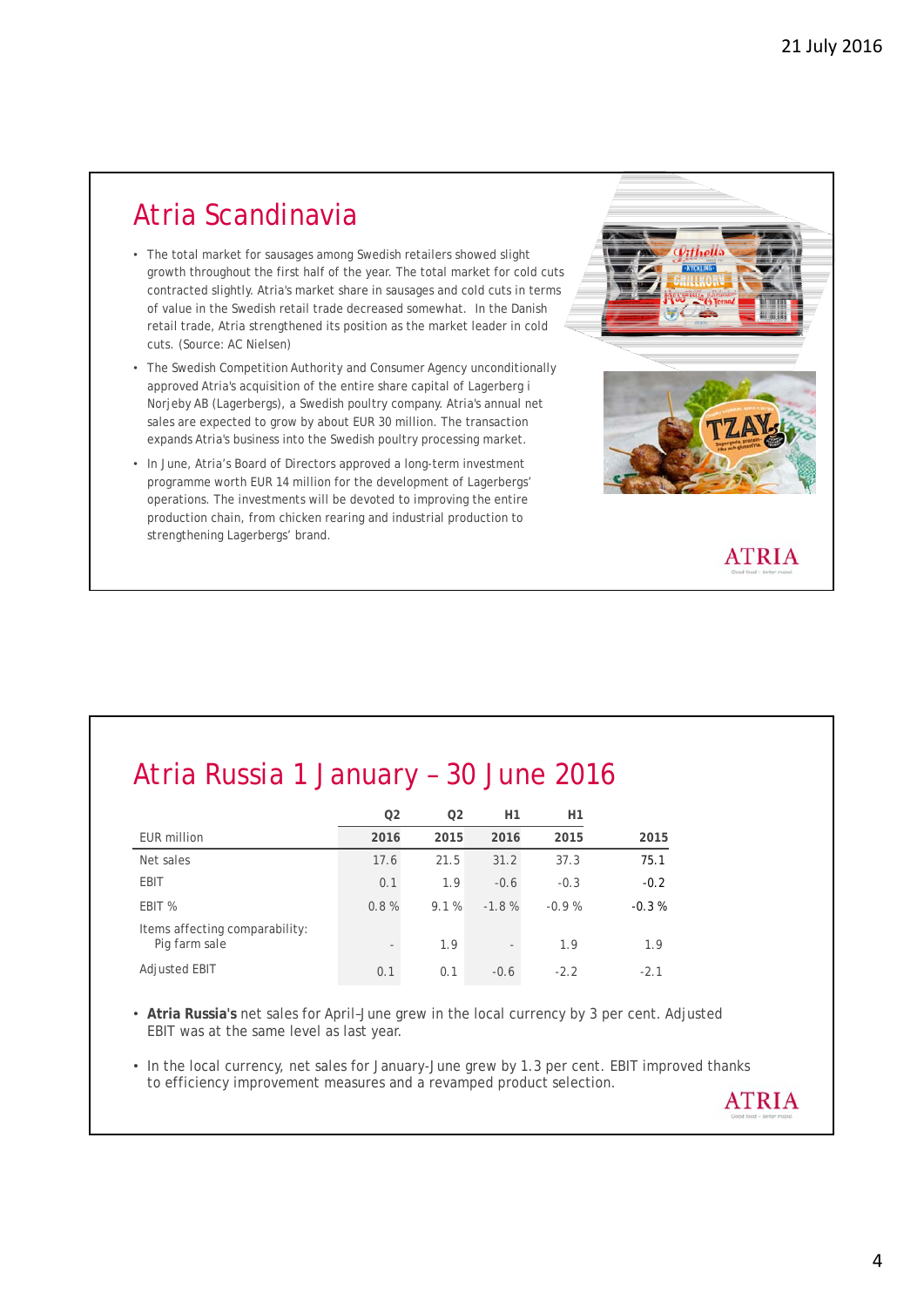#### Atria Russia

- The Atria brand was launched on Russian markets in May. The aim is to develop entirely new product segments and products under the Atria brand.
- The Sibylla concept is continuing to show good growth: there are currently more than 2,500 sales outlets in Russia.





**ATRIA** 

### Atria Baltic 1 January – 30 June 2016

|                                | Q <sub>2</sub> | Q <sub>2</sub>           | H1                       | H1                       |          |
|--------------------------------|----------------|--------------------------|--------------------------|--------------------------|----------|
| EUR million                    | 2016           | 2015                     | 2016                     | 2015                     | 2015     |
| Net sales                      | 9.2            | 8.9                      | 16.9                     | 16.5                     | 32.9     |
| <b>EBIT</b>                    | $-0.3$         | 0.2                      | $-0.5$                   | 0.1                      | $-9.0$   |
| EBIT %                         | $-3.1%$        | 2.3%                     | $-2.8%$                  | 0.5%                     | $-27.3%$ |
| Items affecting comparability: |                |                          |                          |                          |          |
| Pig farm sale                  | $-1.0$         | $\overline{\phantom{a}}$ | $-1.0$                   | $\overline{\phantom{a}}$ |          |
| Goodwill impairment            | ۰              | $\overline{\phantom{a}}$ | $\overline{\phantom{a}}$ | $\overline{\phantom{a}}$ | $-9.1$   |
| Adjusted EBIT                  | 0.7            | 0.2                      | 0.5                      | 0.1                      | 0.1      |



• **Atria Baltic's** cost-efficiency has improved from the previous year.

• Atria's retail sales volumes showed positive development in the first half of the year. Sales of fresh and marinated meat showed particularly strong improvement.

• Atria centralised its industrial operations in Estonia at the Valga factory. Production of meat products was transferred from the Vastse-Kuuste factory to Valga and the real estate was sold. The sale had no impact on the company's results. The measures are expected to generate annual savings of approximately EUR 0.5 million.

• Atria sold the Linnamäe pig farm located in Northern Estonia. The sale of the Linnamäe pig farm gave rise to a sales loss of approximately EUR 1 million. The pig farm was transferred into new ownership on 29 April 2016.

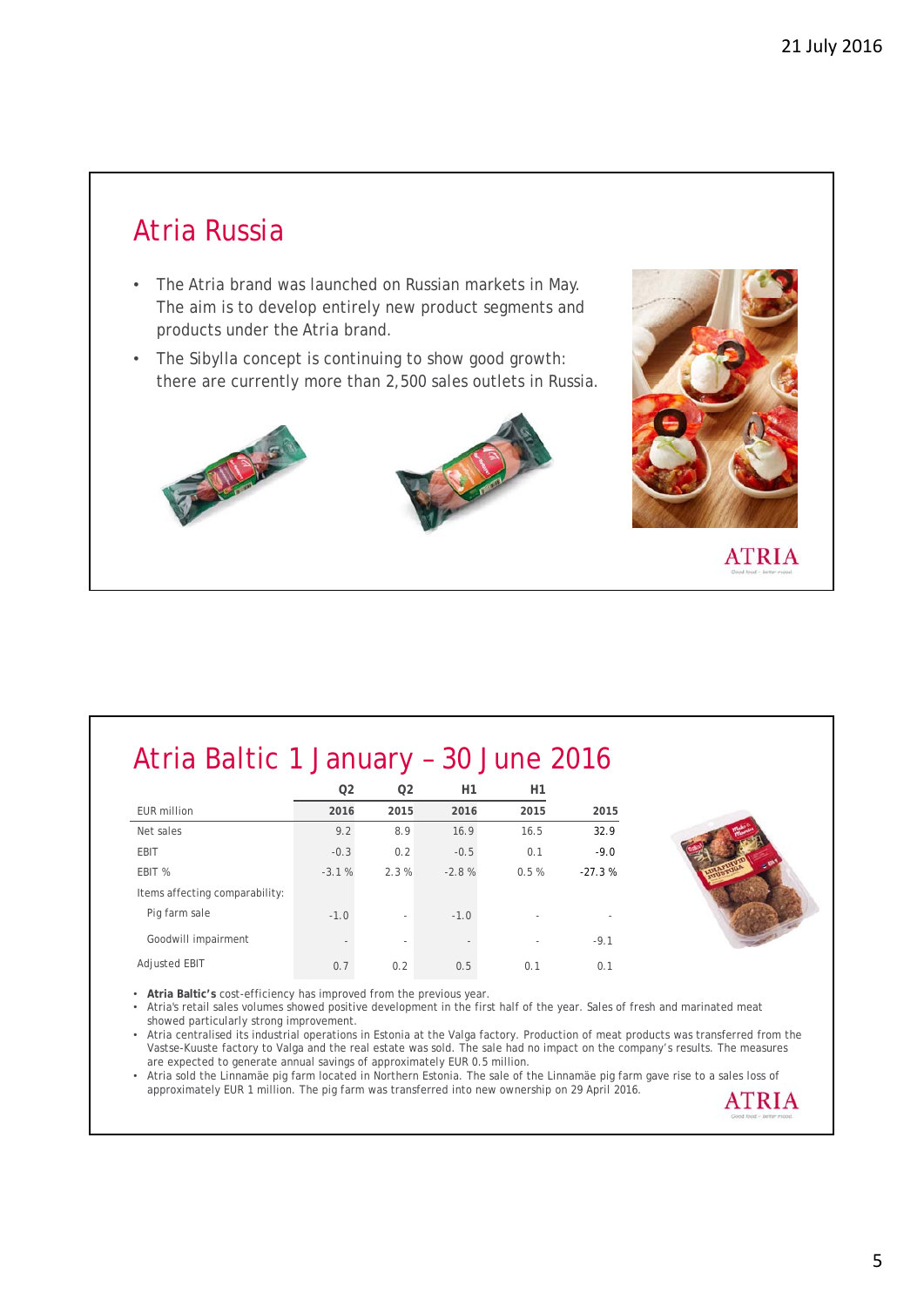

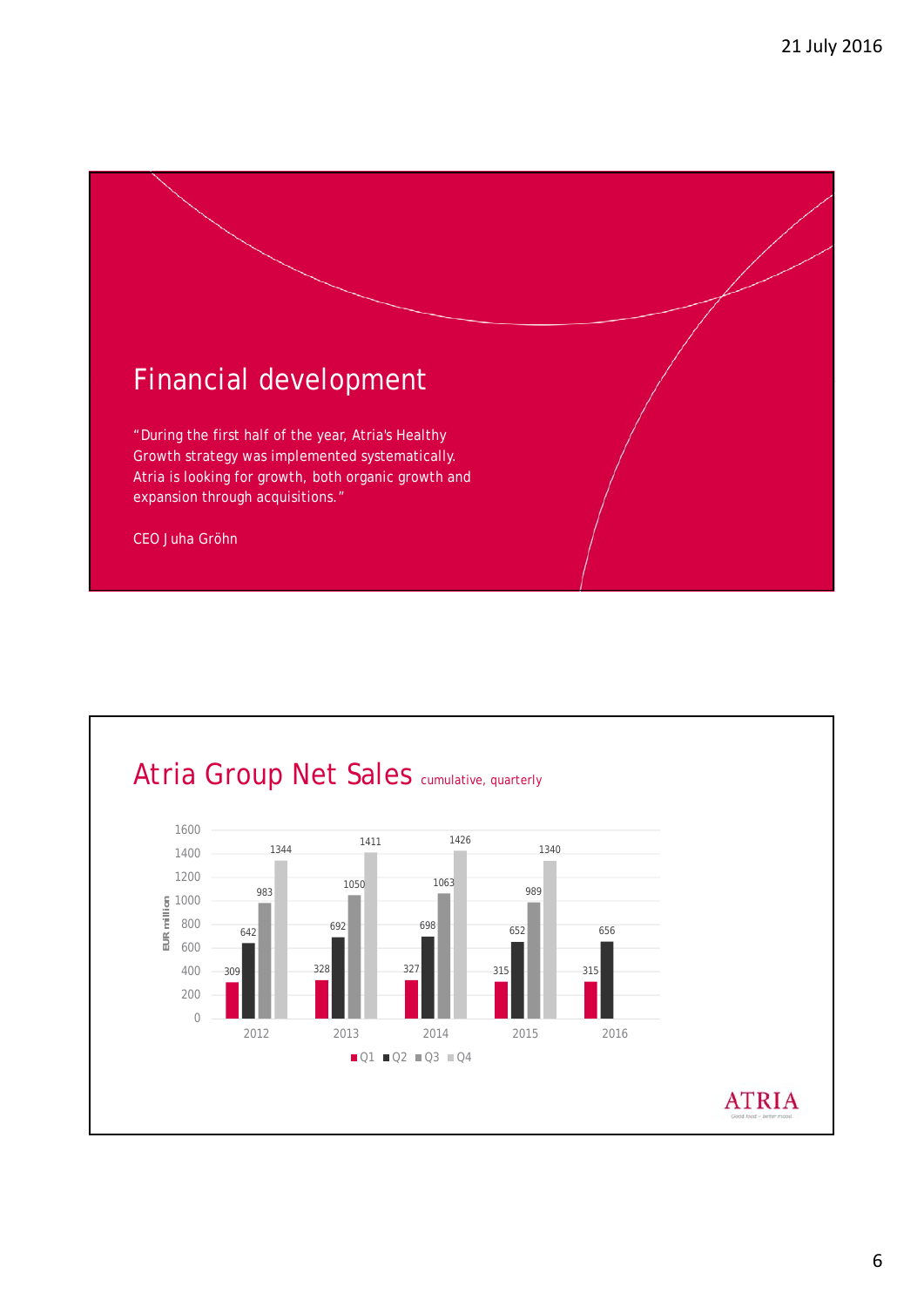

#### Atria Group Financial indicators 1 January – 30 June 2016

| <b>EUR million</b>                  | 30 June<br>2016 | 30 June<br>2015 | 2015  |
|-------------------------------------|-----------------|-----------------|-------|
| Shareholder's equity per share, EUR | 13.95           | 14.14           | 14.16 |
| Interest-bearing liabilities        | 235.9           | 240.1           | 199.6 |
| Equity ratio, %                     | 44.8%           | 45.1            | 47.4  |
| Net gearing, %                      | 58.1%           | 58.5            | 48.3  |
| Gross investments                   | 42.8            | 28.8            | 56.9  |
| Gross investments, % of net sales   | 6.5%            | 4.4 %           | 4.2   |
| Average number of employees         | 4,340           | 4.399           | 4.271 |

• During the review period, the Group's free cash flow (operating cash flow – cash flow from investments) was EUR -21.8 million (EUR 24.8 million). Cash flow from investments includes divested businesses worth EUR 5.2 million (EUR 34.1 million).

• In the first half of the year, translation differences recognised in equity had an effect of EUR +2.8 million (EUR +6.1 million), mainly due to the strengthening of the rouble.

• On 30 June 2016, the Group had EUR 105.0 million in undrawn committed credit facilities (31 December 2015: EUR 125.0 million). The average maturity of loans and committed credit facilities at the end of the period under review was 3 years 4 months (31 December 2015: 3 years 1 month). **ATRIA**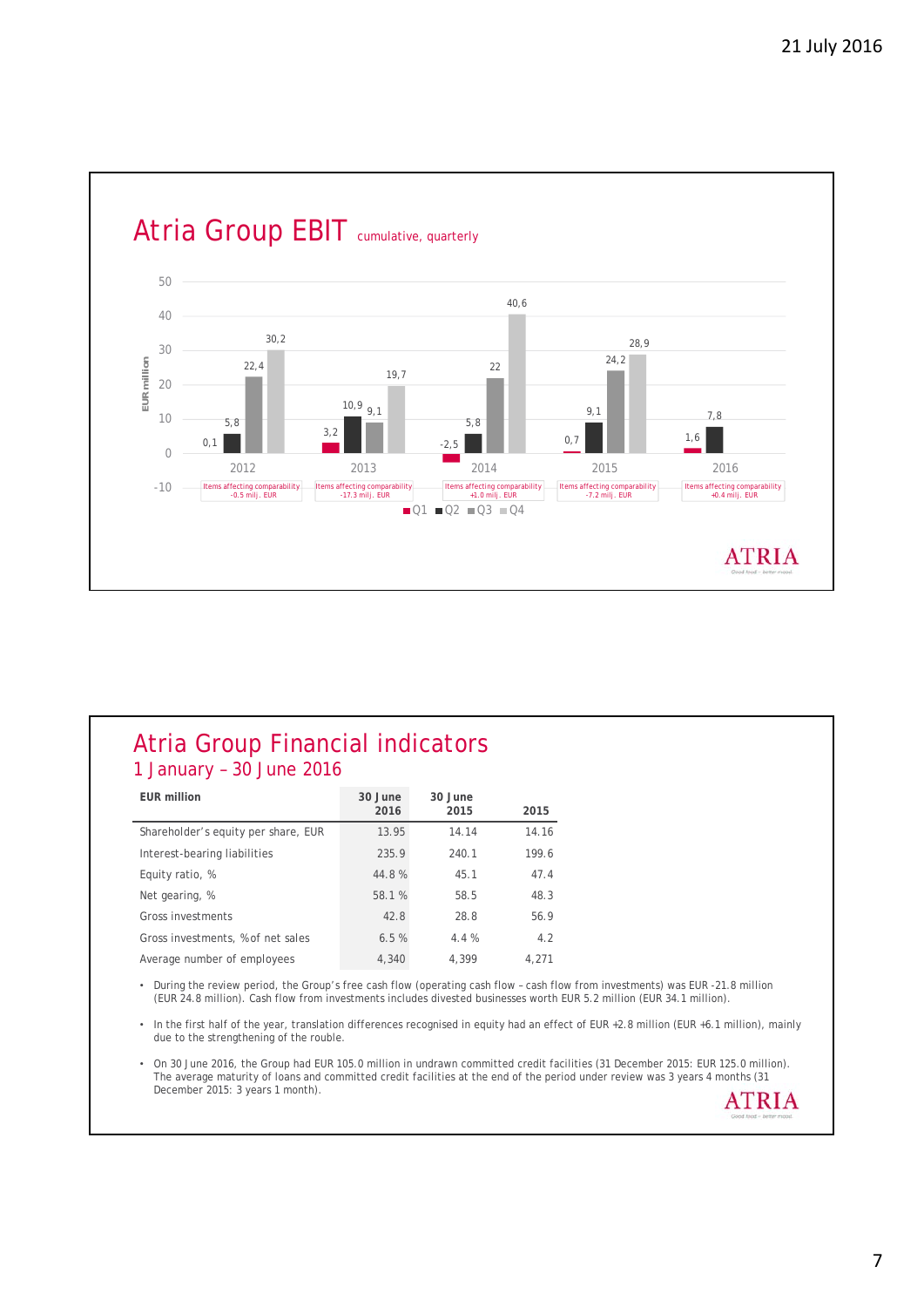# Atria Group Income Statement

| <b>EUR million</b>                        | Q2 2016  | Q2 2015  | H1 2016  | H1 2015  | 2015        |
|-------------------------------------------|----------|----------|----------|----------|-------------|
| <b>NET SALES</b>                          | 341.3    | 337.5    | 655.8    | 652.1    | 1.340.2     |
| Cost of goods sold                        | $-300.3$ | $-297.8$ | $-581.4$ | $-580.3$ | $-1, 176.9$ |
| <b>GROSS PROFIT</b>                       | 40.9     | 39.8     | 74.3     | 71.8     | 163.3       |
| % of Net sales                            | 12.0%    | 11.8%    | 11.3%    | 11.0%    | 12.2%       |
| Other income                              | 2.0      | 2.6      | 2.6      | 3.2      | 5.5         |
| Other expences                            | $-36.8$  | $-34.0$  | $-69.1$  | $-66.0$  | $-139.9$    |
| EBIT                                      | 6.1      | 8.4      | 7.8      | 9.1      | 28.9        |
| % of Net sales                            | 1.8%     | 2.5%     | 1.2%     | 1.4%     | 2.2%        |
| Financial income and expences             | $-1.4$   | $-2.5$   | $-2.8$   | $-4.8$   | $-9.2$      |
| Income from joint-ventures and associates | 0.1      | 0.1      | $-0.5$   | 0.1      | 0.4         |
| PROFIT BEFORE TAXES                       | 4.8      | 6.0      | 4.5      | 4.4      | 20.1        |
| Income taxes                              | $-0.8$   | $-0.8$   | $-1.3$   | $-1.3$   | $-5.5$      |
| PROFIT FOR THE PERIOD                     | 4.0      | 5.1      | 3.2      | 3.1      | 14.6        |
| % of Net sales                            | 1.2%     | 1.5%     | 0.5%     | 0.5%     | 1.1%        |
| Earnings/share, $\epsilon$                | 0.13     | 0.18     | 0.10     | 0.11     | 0.49        |

**ATRIA** 

#### Atria Group Cash flow statement

| <b>EUR million</b>                                      | H1 2016 | H1 2015 | 2015    |
|---------------------------------------------------------|---------|---------|---------|
| Cash flow from operating activities                     | 17.1    | 24.0    | 96.4    |
| Financial items and taxes                               | $-7.4$  | $-5.5$  | $-8.2$  |
| NET CASH FLOW FROM OPERATING<br><b>ACTIVITIES</b>       | 9.7     | 18.5    | 88.2    |
| Investing activities, tangible and<br>intangible assets | $-21.9$ | $-22.0$ | $-50.2$ |
| Acquired operations                                     | $-15.5$ | $-5.5$  | $-5.5$  |
| Sold operations                                         | 5.2     | 34 1    | 33.7    |
| Change in non-current receivables                       | 1.1     | 0.1     | 0.2     |
| Dividends received from investments                     | 0.1     | 0.6     | 0.6     |
| Change in other investments                             | $-0.6$  | $-1.1$  | $-1.1$  |
| NET CASH USED IN INVESTING ACTIVITIES                   | $-31.5$ | 6.3     | $-22.3$ |
| <b>FREE CASH FLOW</b>                                   | $-21.8$ | 24.8    | 65.9    |
| Changes in interest-bearing liabilities                 | 33.3    | $-13.9$ | $-54.9$ |
| Dividends paid                                          | $-11.3$ | $-11.3$ | $-11.3$ |
| NET CASH USED IN FINANCING ACTIVITIES                   | 22.1    | $-25.2$ | $-66.2$ |
| CHANGE IN LIOUID FUNDS                                  | 0.3     | $-0.4$  | $-0.3$  |

**ATRIA**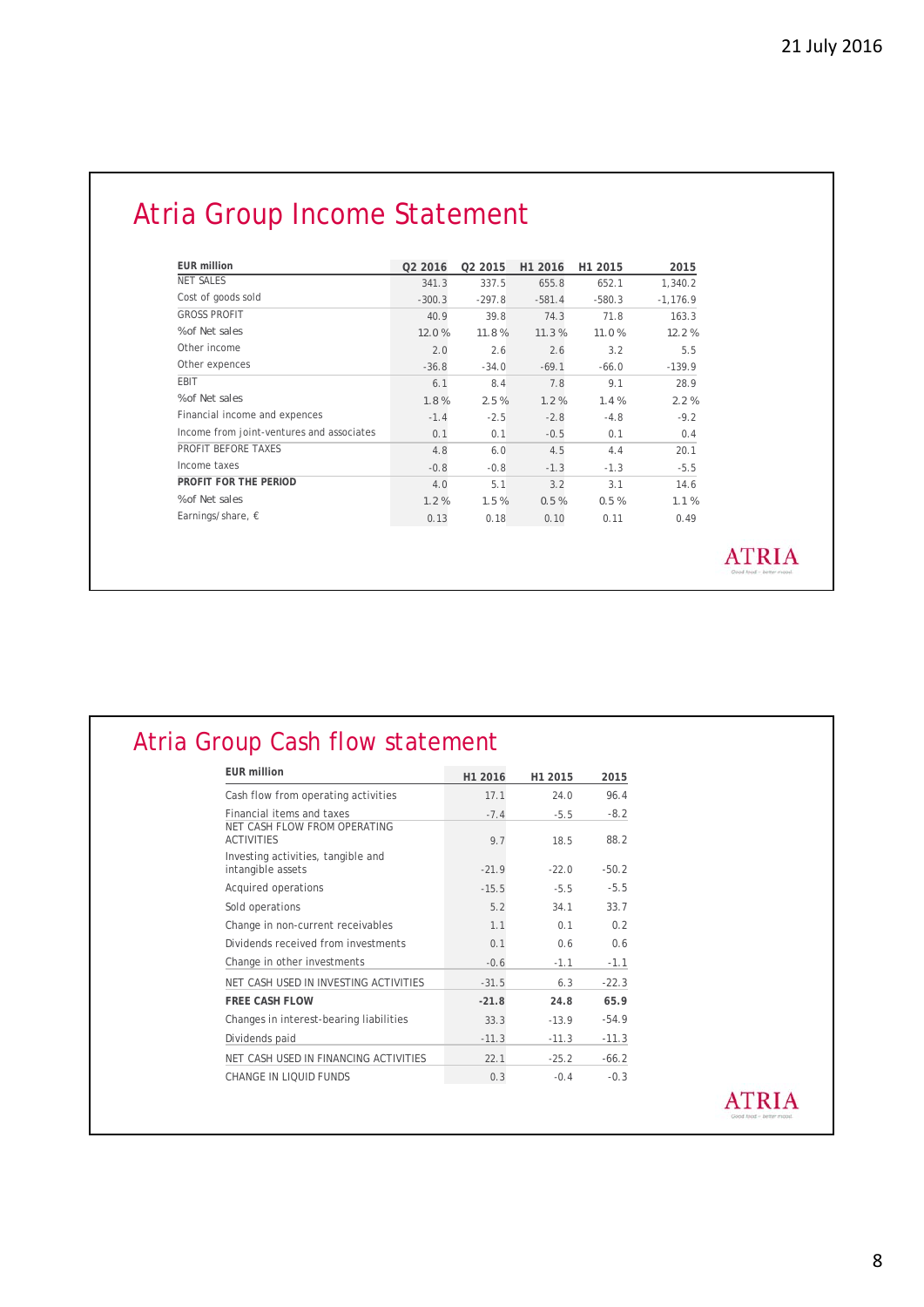

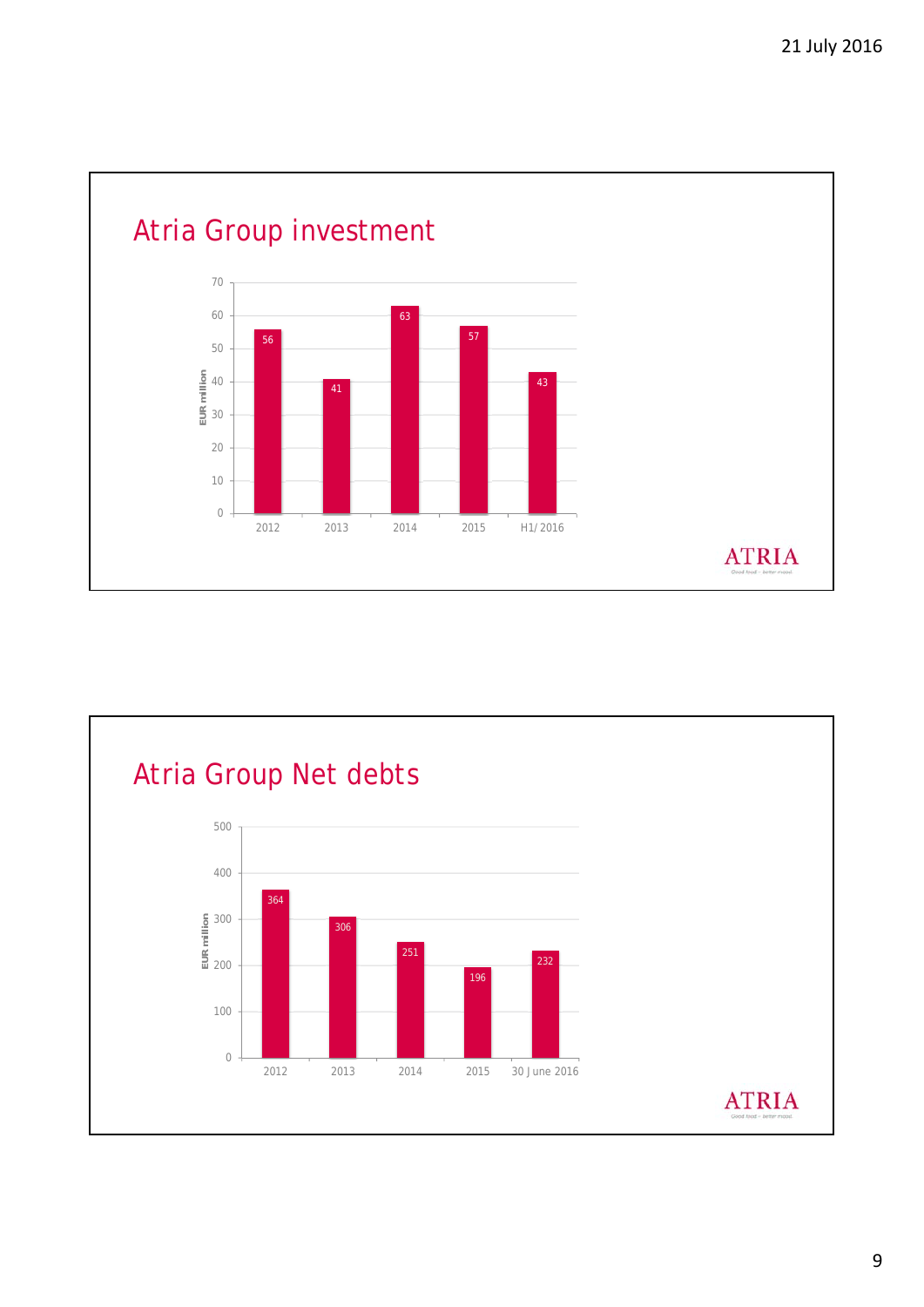

#### Business risks in the period under review and short-term risks

- Unplanned and unforeseen incidents related to the quality and safety of raw materials and products in any part of the chain, from primary production to consumption, constitute a potential risk to Atria's operations. African swine fever continues to cause disruption in Estonia. It has a high risk of spreading. Atria has introduced several precautions in order to prevent the disease from spreading into its production facilities, and is thereby managing the existing risk.
- Shifts in the balance between meat supply and demand in the global meat market pose a risk to Atria's business. Atria estimates that no significant changes have occurred in the uncertainties of the meat market compared to the situation described in the Annual Report 2015. Atria's exposure to the volatility of the Russian rouble and to the effects of Russia's import ban on EU meat continues. Additionally, weakening consumer purchasing power in Russia represents a risk in terms of net sales and EBIT trends.

### **ATRIA**